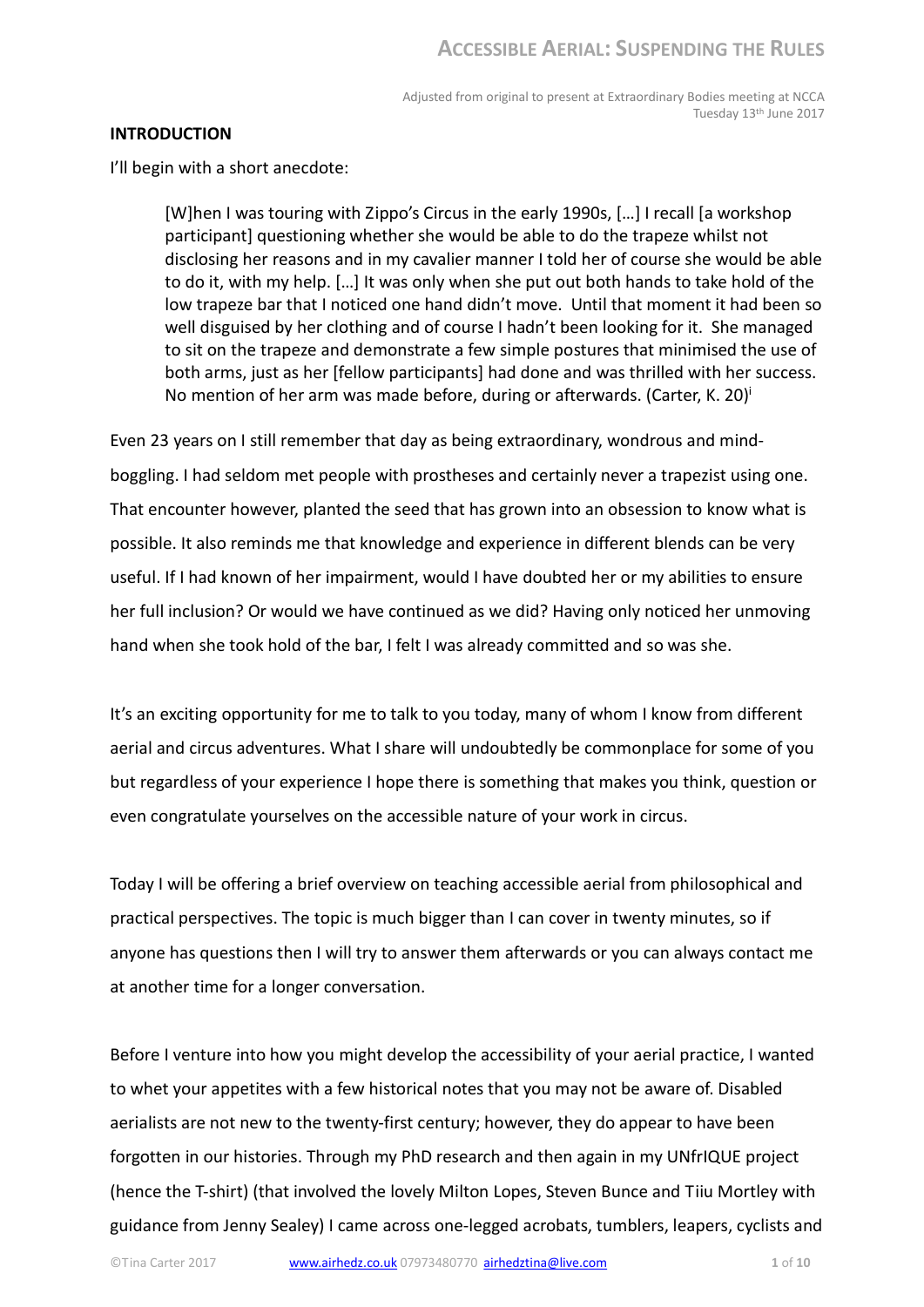trapeze artists; I learned of paraplegic acrobats who became world leaders in hand-balancing and small-statured artists who performed as clowns but who also developed techniques of walking upside down across theatres by their feet. Whilst circus and disability stories tended historically to perpetuate a freak-show narrative, this was later turned into one of therapy or social participation (which is still prominent and of interest and importance) but there are other accounts of professionalism and artistry that are now returning, not least through the Paralympic Opening Ceremony in London 2012 and with the baton now being firmly carried forward by yourselves and Extraordinary Bodies. One of my ambitions is to bring some of those old historical stories back to life in conjunction with contemporary artists. Being here with you is an exciting opportunity to contribute to the future of the circus arts being more diverse, inclusive and creative. Thank you for the opportunity.

Moving onto Accessible Aerial. What is it? Who can do it? And how can we make it happen?

## ACCESSIBLE AERIAL

To begin, I believe it is useful to understand what we mean by disability and impairment if trying to make our disciplines more widely accessible.

Firstly, there is the Medical Model of Disability, which according to the Equality Act of 2010 defines a disabled person as having 'a physical or mental impairment' and 'the impairment has a substantial and long-term adverse effect on [their] ability to carry out normal day-to-day activities' (Legislation.gov.uk 4-5)<sup>ii</sup>. The disability, in this definition, is intertwined with the impairment, and certainly in everyday vernacular, they are often used interchangeably. The second definition, however, is known as the Social Model of Disability which defines disability as:

[T]he disadvantage or restriction of activity caused by a contemporary social organisation which takes no or little account of people who have [...] impairments and thus excludes them from participation in … mainstream social activities. (UPIAS qtd. in Oliver & Barnes 21 my emphasis)iii

The medical model therefore defines the disability as coming from the person with the impairments and the social model defines disability as the disadvantages arising by society not taking people with impairments into consideration. Rather than being a matter of semantics, the difference between the two is philosophical, political and social and ultimately can have significantly diverse practical implications. Focusing on a person's pathology can result in the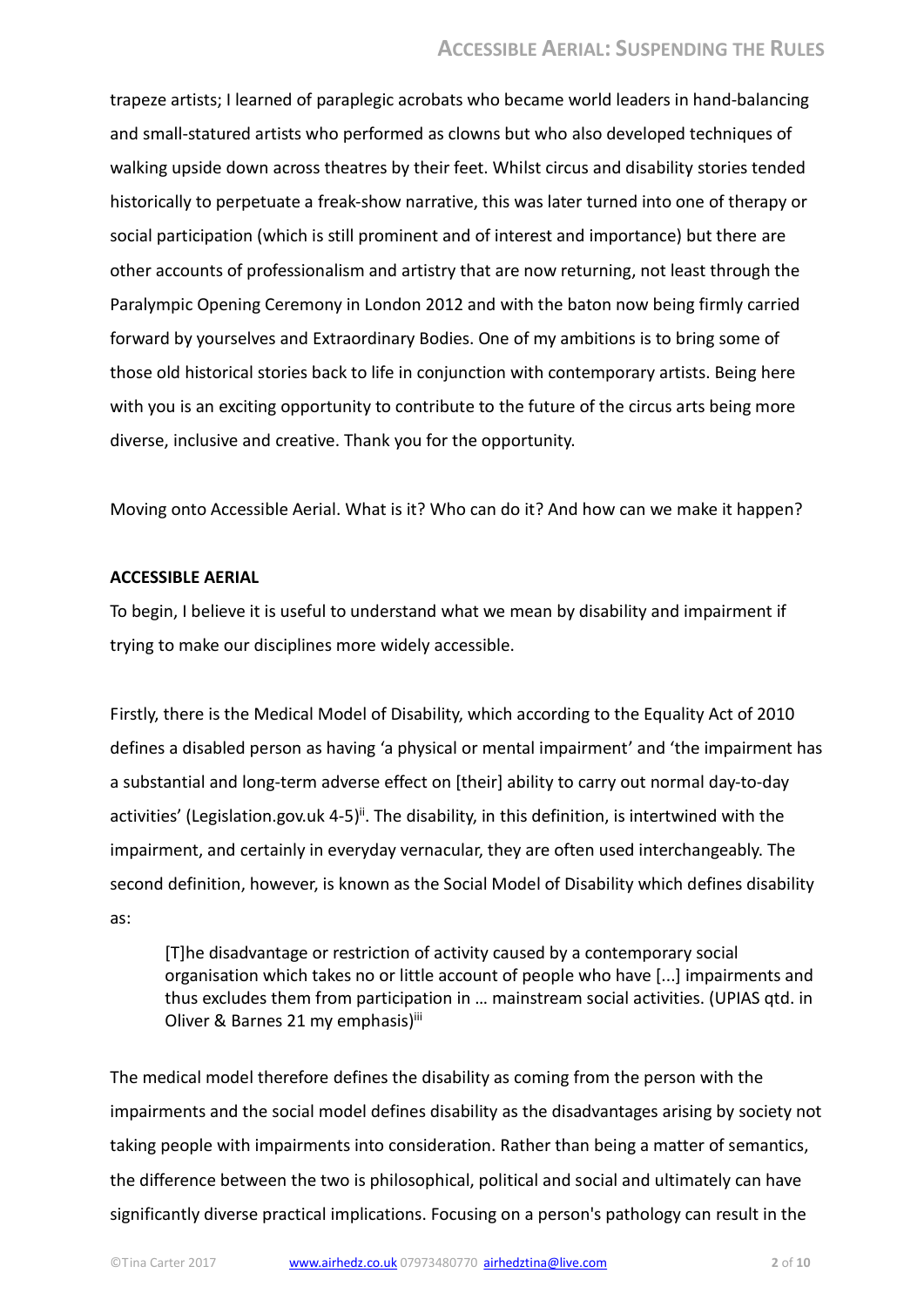search for a cure, but for many a cure is never going to be available, and nor is it necessarily desired. Focusing on the social barriers that prevent people with impairments from participating in activities can mean the start of a journey towards access. To make this a bit clearer, it is unlikely that dwarfism will be 'cured' and for many it is not an impairment in and of itself, though additional medical conditions might also be presented. Having small and low trapezes in a venue will offer an opportunity that having large and high bars removes, thus automatically reducing some socially disabling factors for small-statured people to engage in the aerial arts. As aerial trainers, we are not seeking to cure people's impairments, so it is the social disabling barriers to which we need to pay attention.

I wonder if you might for a moment just think about your own teaching experiences. How have you set up your teaching environment? How do you communicate with your diverse student populations? Do you offer the same types of classes to everyone? Do you find yourself adjusting your space, equipment or style for beginners, intermediates and professionals? Or for those doing a degree programme compared to those participating in a one-off hen-party weekend? What small (or big) adjustments for students do you make who are shy, nervous, have a chronic fear of heights, are overweight, have limited upper body strength or who struggle to remember things? At what point in time are these adjustments made? During the class, or in the planning process? If we look at our teaching practices and our participating groups and analyse what we do and why, we are probably making minor and major adjustments as a matter of course. How then might we make similar adjustments for people who have more classically recognisable sensory, cognitive or physical impairments?

Later, I will look at specifics of the teaching environment and practice but I want to next address our roles as teachers, guides and facilitators focusing specifically on accepting our own limitations in knowledge, skills and practical applications.

#### ACCEPTING LIMITATIONS: KNOW WHAT YOU KNOW…

How many of you here are involved in teaching? Have you ever considered yourself an imposter, that you don't know enough? Have you sensed the more you know, the more you know you don't know? Just me? American academic and blogger Jim McGee explains that 'expanding [one's] circle of knowledge … simultaneously expand[s] [one's] boundaries of ignorance'iv and he offers this simple but effective diagram. As you increase your Circle of Knowledge (the inside circle on the diagram) you automatically increase the external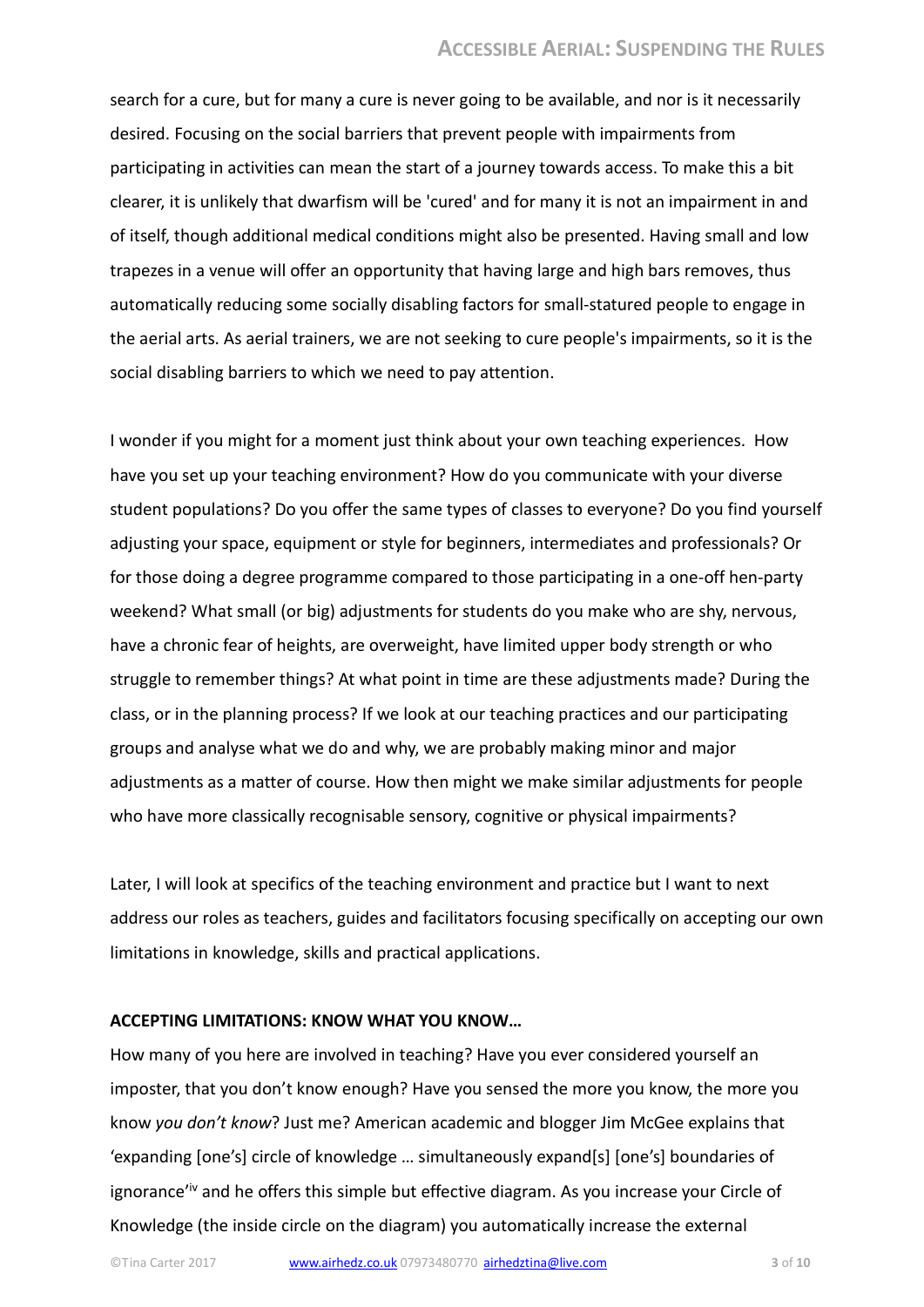Boundary of Ignorance; that is, the more you know, the more you learn there is yet to know.



Suffice it to say here, that self-critique, awareness and even occasionally self-doubt are useful tools, especially when you are potentially putting other people's lives at risk. Combining a strong sense of self as a teacher with a humility to appreciate none of us will ever know everything, opens the opportunity for exploration, experimentation and mutual support and learning. I am not saying we stop teaching, but we do perhaps stop implying that we have all the answers. In addition to understanding yourself as a teacher, it is also vital to understand why your students are there to learn; are they obliged to be there as part of a course or training programme and if so what are the learning objectives? Are they recreational learners wishing to try something new, or to get fit? Are you offering creative programmes or running set choreographic routines as for example I do in aerial yoga? Armed with your knowledge of aerial, your teaching ability and the knowledge of your students you should be able to develop a strong, ethical and workable accessible pedagogical philosophy.

Accessible Aerial is like a combination of a diligent novice teacher passing on her skills to absolute beginners who have a limited idea of what aerial entails and possibly an unclear notion of how their bodies will function in conjunction with it. Most crucial to remember, is that beginners often behave unpredictably. It is a union between knowing what you know (the aerial) and accepting there may well be plenty that you don't know (how different bodies relate to those actions) and finding the most suitable language and transfer means possible whilst trying to anticipate the unexpected. A significant difference between working with non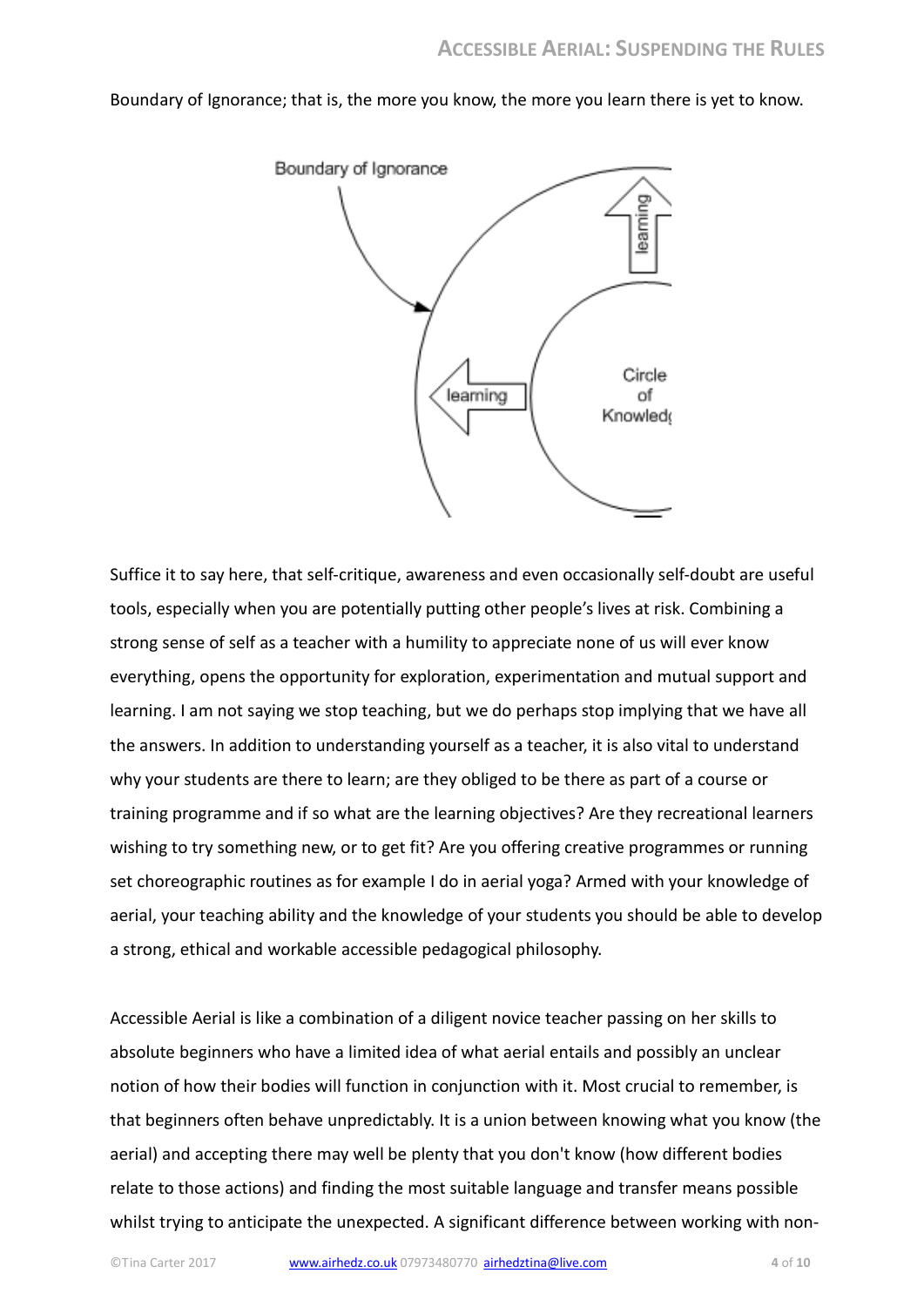disabled new aerialists and disabled newcomers is that many disabled people have a deep knowledge of their own bodies and how they function (or don't) and will therefore often be your best guides in guiding them and their aerial learning. A caveat to this however, is that different cultures may well be very different.

A good friend told me that she 'trust[s] a teacher if they take the time for [her] to tell them about [her] disability and how fragile [she] can be without them being put off by this'. Another said she would get frustrated that teachers were 'scared to ask what you can do, or suggest things for fear of insulting you' which led to them not being 'pushed enough' in classes. Others told me that in their experience teachers had been unable to 'advise on adaptations' or 'rarely have the time in groups to give you the support required'. Please bear these things in mind when we look at an accessible environment and pedagogy.

#### CREATING AN ACCESSIBLE ENVIRONMENT

I appreciate that what you feel comfortable doing and what you can do will depend on your own circumstances. If you are a one-woman-band like me most of the time, there are significant financial, time and practical limitations that can significantly impact on just how accessible your work might become, which larger organisations should be able to do more readily. If you hire a venue rather than run your own space, some of these will also vary. In a nutshell, here are my five key suggestions on how to begin making your environment accessible, but apologies they have been kept very brief due to time:

- 1. Pre-class Information: focus on clarity, necessary detail and ideally offer it in different formats which could simply be offering to have a conversation rather than requiring everyone to read the information.
- 2. The Venue: consider access in terms of parking, toilets, a welcoming manner, lifts to the training space, whether wheelchairs are allowed on the floor if working on a specialist surface etc.
- 3. Language & Communication: if like me you aren't proficient in BSL but are happy to work alongside interpreters let this be known; speak to the participant and not the support workers where possible and be clear about use of touch in spotting especially for Deaf people. Ensure you have protocols in place when people are working at height e.g. how will you communicate with Deaf aerialists who are out of your reach? Be direct and clear about your experience and understanding; try not to make grand assumptions about someone's ability without first speaking with them. Ask what you need to know, not just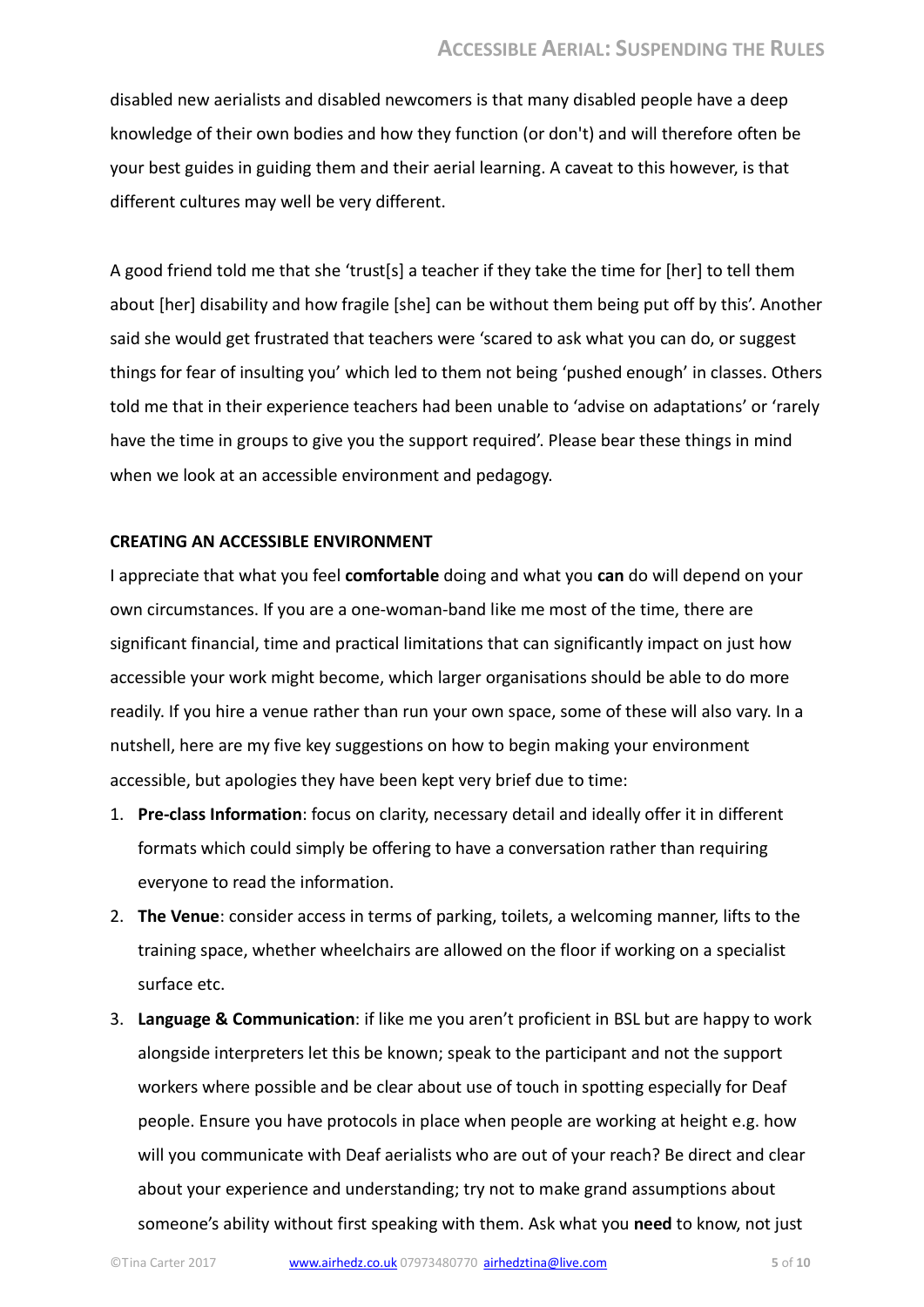what you are curious about. Disabled people do not need your pity but they may need your help; if you don't know how you can assist, just ask.

- 4. Equipment: ideally have access to different types, heights and sizes of equipment e.g. wide, narrow, low and high bars if possible; have a pulley system that can easily and ideally immediately adjust height; have a mix of supportive equipment such as mats of different types to raise the floor level or chairs that can be used to climb onto or off.
- 5. Attitude: Most importantly, ensure that you, your staff and other participants are open to difference, to challenges and to 'not knowing the answers' but are willing to learn.

## ACCESSIBLE PEDAGOGY: SUSPENDING THE RULES

As you've all been so patient listening to me up till now, I think it is about time we did a little audience participation. Don't worry, it will be relatively harmless! Let's set the scene. We are all gathered together to do an aerial workshop; you're new to it and we don't know one another but I want to lead us in a preparatory warm-up. Before we begin however, if it is unwise for you to raise your heart-rate at this moment, then please enjoy watching and encourage others to do it instead.

- Please find a space where you can move freely.
- You can sit or stand. You can move in any way you like. Work alone or join in with someone else, whatever you fancy.
- Our aim is to raise the heart rate and we're going to do this for about 30 seconds.
- Any questions? Are we ready? Go!!!
- You can pummel your arms, you can jog on the spot, you can run around the room…
- Can you feel the heat rising? Go on work a bit harder!
- AND STOP!!

All okay? Great. Hopefully you have the oxygen coursing through your veins now so you can listen attentively for another few minutes!

Encouraging participants to find their own ways of meeting the point of an exercise can provide you with useful information and offer participants a safe place from which to begin. Here I asked you to raise your heart rates rather than command we all run on the spot. You can assess who understands how to raise their heart-rate; you might witness differences in confidence – who is jumping straight into action, and who is remaining quite inactive? You can take time to work around the room to feedback to everyone, congratulating or goading them as required as you are not having to lead from the front. You might notice stiffness in some people or hypermobility in others. You may notice who is concentrating and who is struggling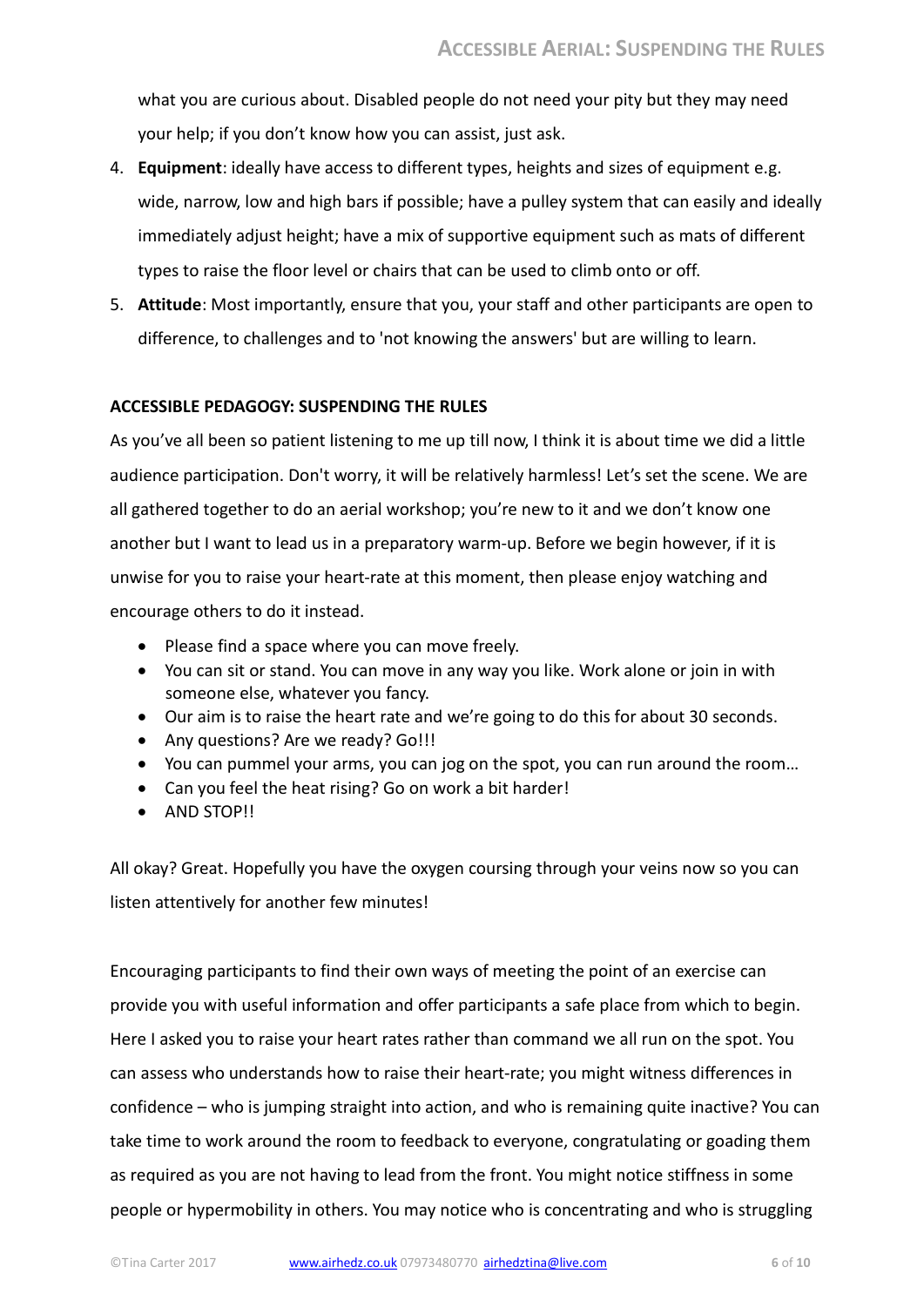to remember what they are supposed to be doing. Most importantly however, is that the students have not been excluded by the very first thing you ask them to do – some may not be able to stand, let alone run – but nor have you singled them out to do something different to everyone else.

Taking the nature of this exercise into the air, I often begin an adult class with tasks such as: 'find ways on and off the trapeze'. There are obviously a few caveats to this exercise. I ensure the equipment I offer them is at a mix of heights and that safety equipment is in place; I also state that the actions should be safely undertaken and that no 'jumping off' is allowed – at least to begin with! Students clamber up and over, around and through, discovering and rediscovering things that other trained aerialists do on a regular basis as well as finding other innovative ways. Of course, you might have some who have learned trapeze previously, and they often feel there is a 'right' way of doing things, and whilst certainly not 'wrong' I encourage them to think outside what they already know, to free their minds and bodies into what else might be possible.

This enables me to see their strengths and possible weaknesses as the warming-up exercise did, but in a specifically aerial way. I also witness creativity, self-consciousness, trepidation and the gung-ho. Importantly for the students, this can give them an immediate sense of ownership over their learning and their active participation. It provokes them into active thinking, exploration and analysis; it is often fun and rewarding; it engenders an environment of sharing as one sees another and tries their actions and vice versa.

There are also challenges as some people would much rather be led than discover for themselves. If they are struggling, you can suggest they watch others, or give them some clues to easy and attainable actions to build their confidence but depending on the reasons for inaction, you might after much cajoling also find that showing and copying works best for them in the first instance. Whilst I devised these exercises initially to stimulate a sense of playfulness and exploration of aerial spaces for physical theatre students studying circus, I discovered that they offered a much more accessible approach to disabled participants. Not only are you offering students opportunities to explore a new partnership between the equipment and their bodies, but you are also facilitating a creative methodological approach where there are multiple ways of achieving the same thing.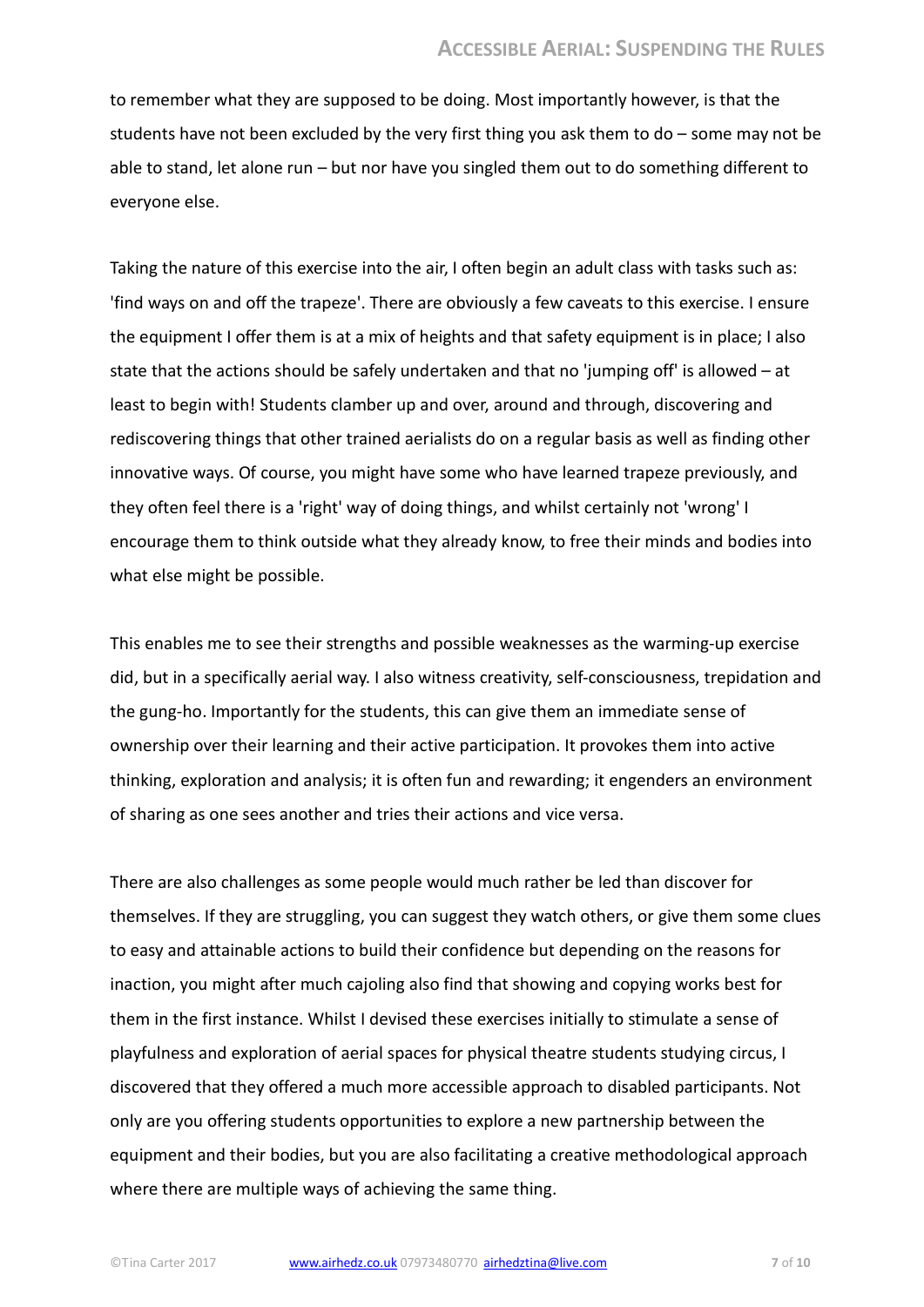You can then add to this exercise as you see fit, perhaps suggesting that they enter the trapeze from behind, the front, the side, from above, or below. You could suggest they use different body parts to challenge or make it easier; how about taking weight or finding balance on different body parts and on different parts of the equipment. Once more familiar with different equipment I often have them explore more prosaic actions in the air such as 'standing, sitting, lying, crouching'; the individuals may not be able to 'stand' but they can take the idea of standing and replicate that by supporting themselves in different ways on the equipment; taking their weight in their hands or arms and allowing the body to hang below in say a crucifix on the bar etc. could be an interpretation of standing.

Using task-based teaching approaches offers you and your students an opportunity to explore what is currently possible; by taking time to then analyse what enabled those actions to occur can aid in the development of more complex actions. How did a one-armed participant manage to stand on the bar? What enabled a small-statured person to hold a front-balance position? What was the favoured equipment for a person with jerking actions from perhaps cerebral palsy? Where did the Deaf man need you to be, to continue a conversation whilst in the air?

You will naturally come to a time when you want to teach specific aerial manoeuvres, poses, tricks, transitions, wraps and drops. It will always be the case, whether working with predominantly disabled or non-disabled participants, that not all things will be possible to all people at the same time – nor indeed ever. To proceed beyond the first session and combining task-based with prescriptive systems needs a form of translation. We might want to share the mermaid/merman position that is classically a one-armed sideways hold with the body arching into a backwards banana shape. It appears on all sorts of aerial equipment but can be quite strenuous on that one arm if the student is not used to it. I often demonstrate the position first, have the students try it on the ground (or on chairs) and then translate it into the air, possibly in stages. It might be useful to think beforehand what options are readily available to undertake this or something like it. For example, they can hold with one arm or both; they can wrap the arm for additional support; they can hold with an elbow or possibly a strong wrist; they can lean straight backwards and cut out the rotation altogether. Having a hand-loop available can be handy, to secure the hand and wrist in place if grip is significantly challenged. The mermaid/merman is the template, it is an idea that we then interpret or translate onto our own bodies; mine is not "the" mermaid, but "a" mermaid.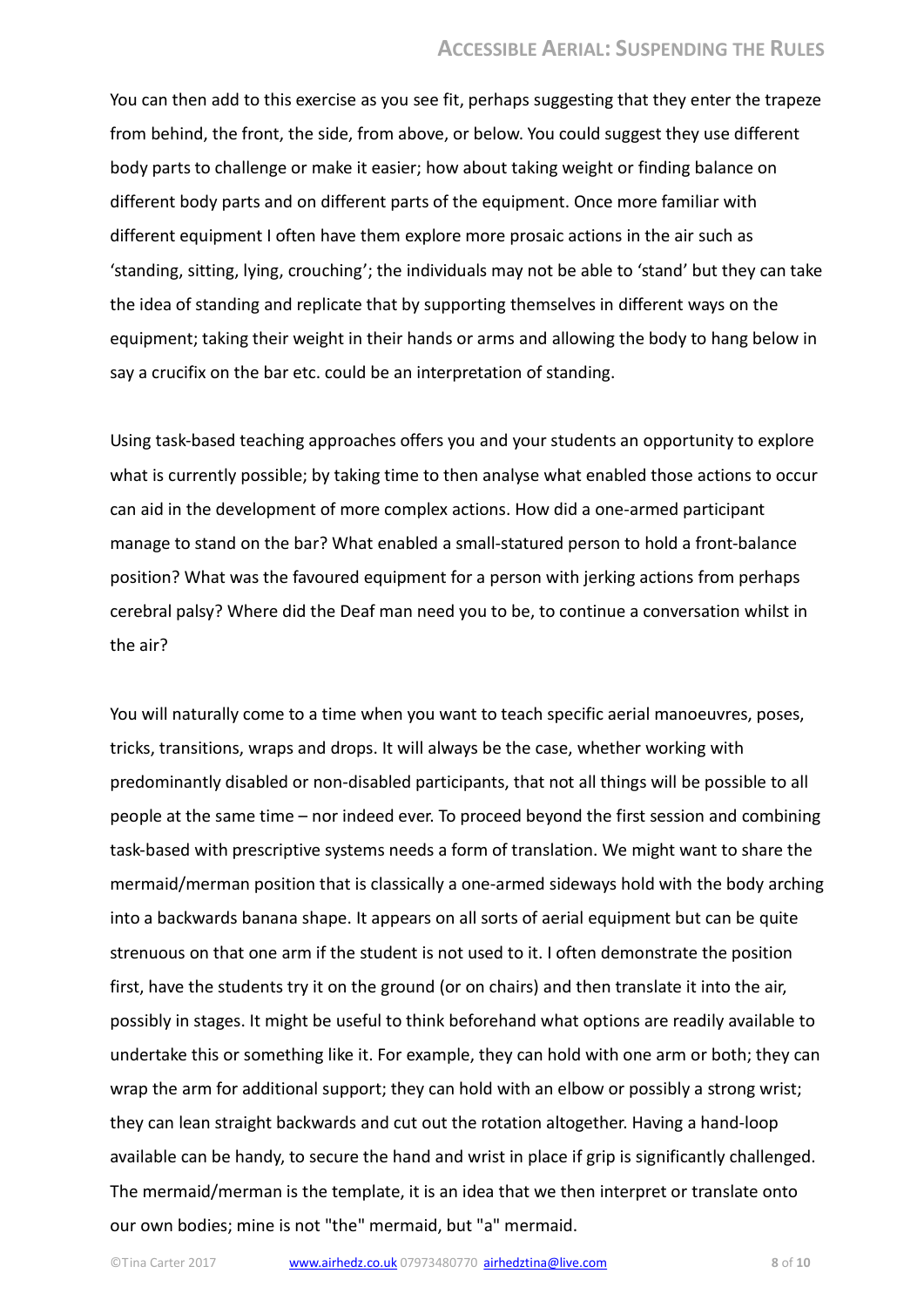Throughout my teaching, I try to include combinations of task-based and prescriptive learning, particularly if I have an ongoing relationship with the students. If students only ever learn from watching and copying, how will they be able to develop their own aerial identities? Are we not just making clones of ourselves or those we view on YouTube? More importantly, if you do not share the same physiological makeup as your students how can they copy your actions and why would they want to? When working with people who have diverse physicalities, then, as you will get with a beginner class, your role is about ensuring all are included and that you have as many alternatives as possible up your sleeve. If someone presents something particularly unique, then take time to have a conversation in the first place to see what you can strive to achieve together; it can be challenging but hugely creative, exploratory and fun.

## **CONCLUSION**

To conclude, to offer accessible aerial requires some forethought and light analysis of your current working practices. The following questions might be a useful starting point:

## Understand yourself as teacher

- What is it you do? What do you offer and what are you happy to develop?
- Are you a beginner or experienced aerialist? If you are just starting out on your own aerial journey, then how capable are you at unpicking the actions you have recently learned?
- Are you teaching set choreographies in a limited time-frame or offering bespoke workshops to individuals and groups?
- Why do you want to teach?
- Do you envisage aerial as being open to all or do you believe it should just be for the select few?
- Are you a stickler for the rules? Who made these rules and for whose benefit are they? Why point your toes if flexing is just as useful? What is aesthetic and what is functional?

# Assess the environment

- Are you a lone tutor struggling to make ends meet or do you run a thriving studio with a mix of tutors and support staff?
- How many adjustments can you realistically make to your current working environment and practices?
- Is there wheelchair access to the venue, to toilet facilities?
- Do you have access to a mix of equipment and adjustable apparatus at any given time?

# Understand your students

 Who are you teaching? Why are they coming and how much support do they need in relation to what you can offer?